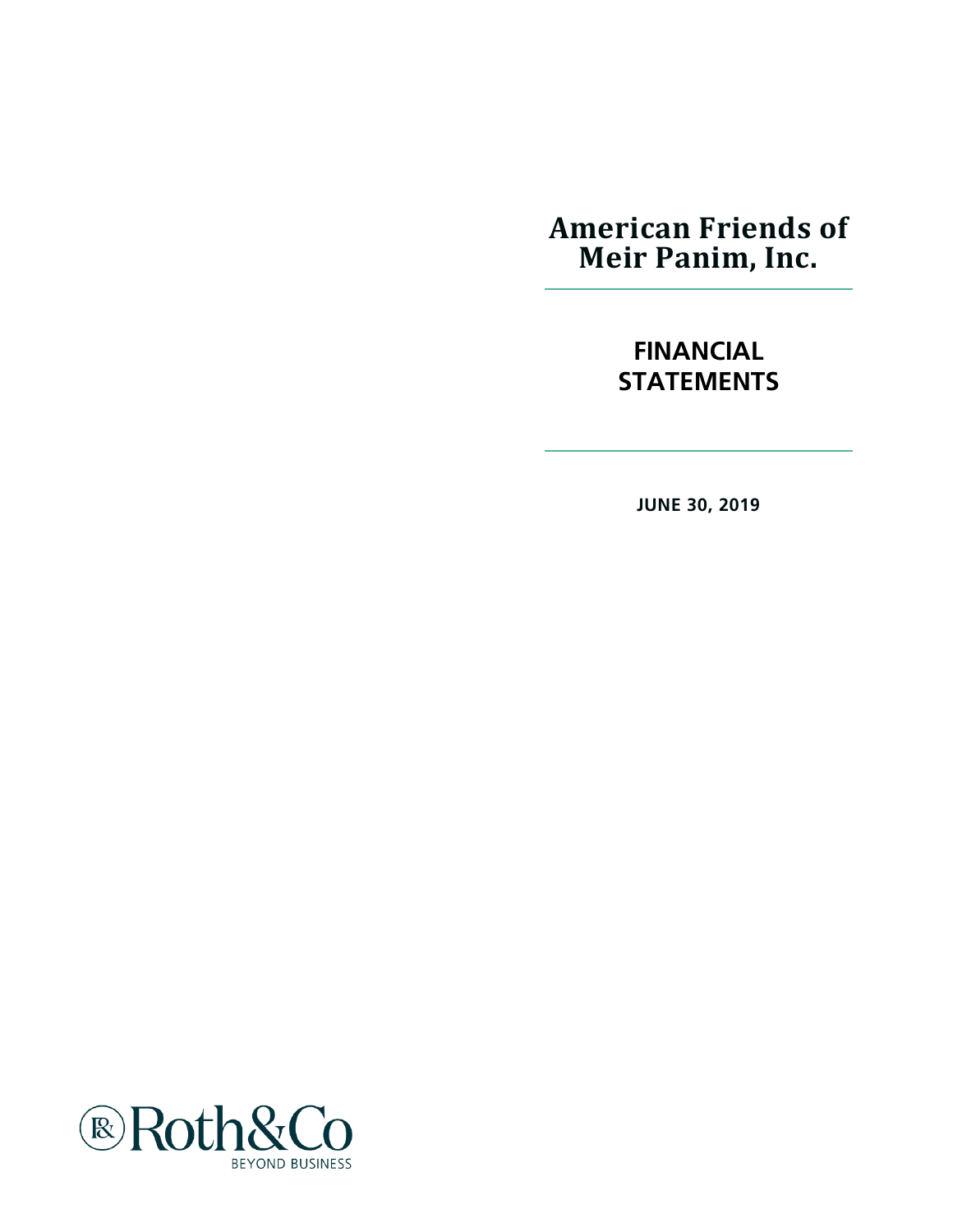

#### INDEPENDENT AUDITOR'S REPORT

To the Board of Directors American Friends of Meir Panim, Inc. Brooklyn, New York

#### **Report on the Financial Statements**

We have audited the accompanying financial statements of American Friends of Meir Panim, Inc., which comprise the statement of financial position as of June 30, 2019, and the related statements of activities and changes in net assets, functional expenses, and cash flows for the year then ended, and the related notes to the financial statements.

#### **Management's Responsibility for the Financial Statements**

Management is responsible for the preparation and fair presentation of these financial statements in accordance with accounting principles generally accepted in the United States of America; this includes the design, implementation, and maintenance of internal control relevant to the preparation and fair presentation of financial statements that are free from material misstatement, whether due to fraud or error.

#### **Auditor's Responsibility**

Our responsibility is to express an opinion on these financial statements based on our audit. We conducted our audit in accordance with auditing standards generally accepted in the United States of America. Those standards require that we plan and perform the audit to obtain reasonable assurance about whether the financial statements are free from material misstatement.

An audit involves performing procedures to obtain audit evidence about the amounts and disclosures in the financial statements. The procedures selected depend on the auditor's judgment, including the assessment of the risks of material misstatement of the financial statements, whether due to fraud or error. In making those risk assessments, the auditor considers internal control relevant to the entity's preparation and fair presentation of the financial statements in order to design audit procedures that are appropriate in the circumstances, but not for the purpose of expressing an opinion on the effectiveness of the entity's internal control. Accordingly, we express no such opinion. An audit also includes evaluating the appropriateness of accounting policies used and the reasonableness of significant accounting estimates made by management, as well as evaluating the overall presentation of the financial statements.

1428 36th Street Suite 200 Brooklyn, NY 11218

P (718) 236-1600 F (718) 236-4849

200 Central Avenue Farmingdale, NJ 07727

P (732) 276-1220 F (732) 751-0505

info@rothcocpa.com www.rothcocpa.com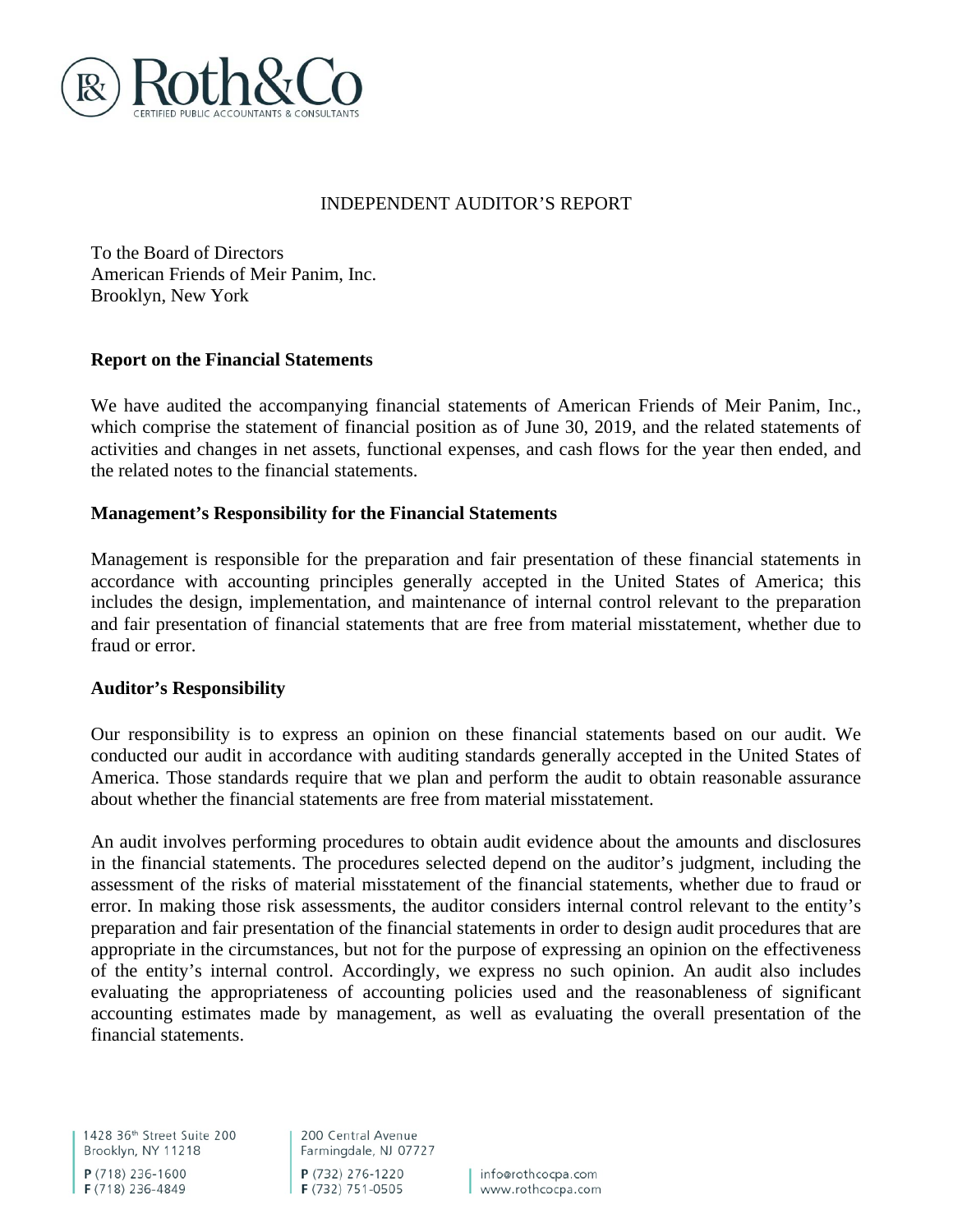

We believe that the audit evidence we have obtained is sufficient and appropriate to provide a basis for our audit opinion.

### **Opinion**

In our opinion, the financial statements referred to above present fairly, in all material respects, the financial position of American Friends of Meir Panim, Inc. as of June 30, 2019, and the changes in its net assets and its cash flows for the year then ended in accordance with accounting principles generally accepted in the United States of America.

Respectfully submitted,

Roth ! Company LLP

Roth & Company LLP Brooklyn, New York December 15, 2019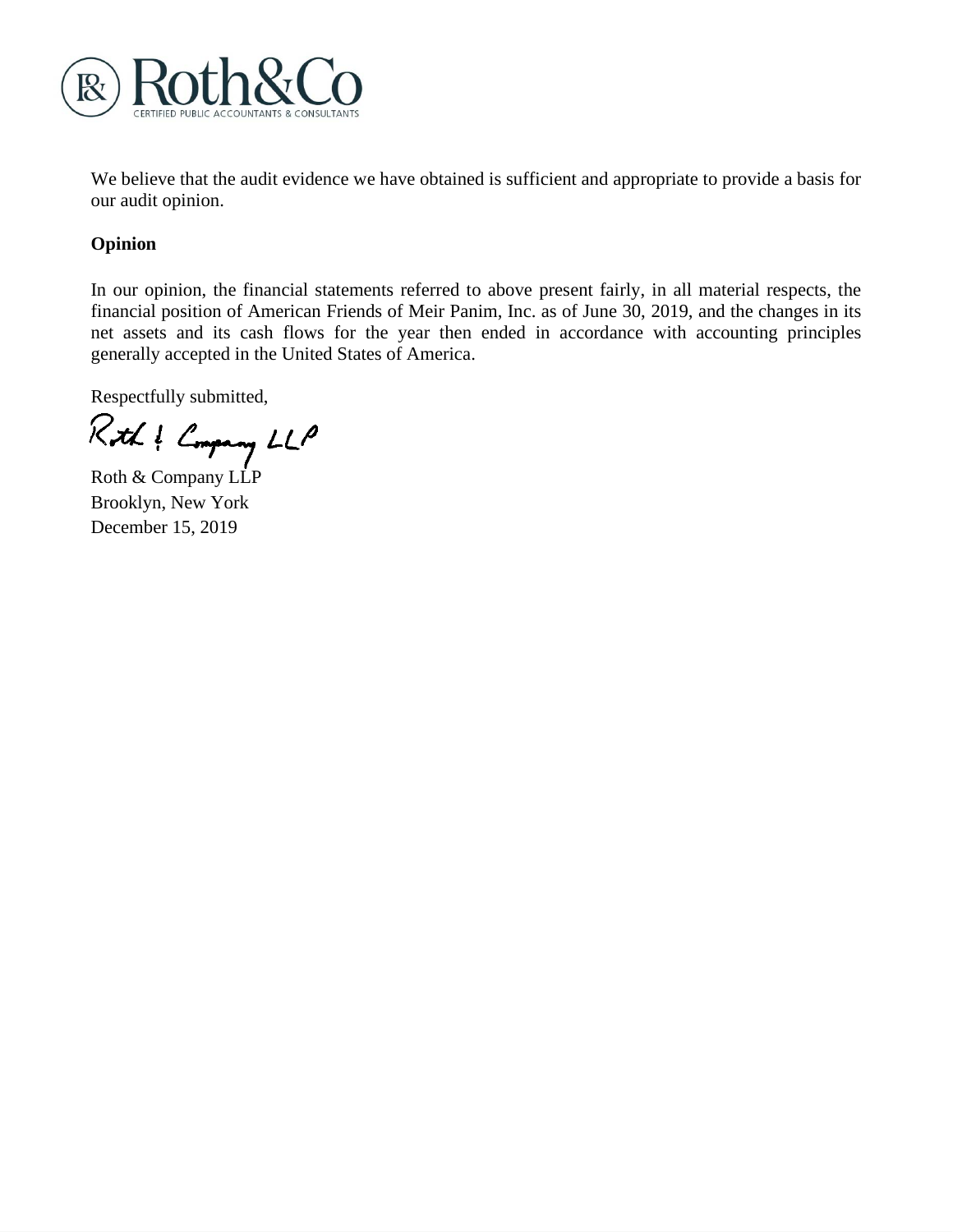## **American Friends of Meir Panim, Inc. Statements of Financial Position June 30, 2019**

#### **ASSETS**

| <b>CURRENT ASSETS</b>                   |               |                            |         |
|-----------------------------------------|---------------|----------------------------|---------|
| Cash                                    | \$<br>102,383 |                            |         |
| Pledges receivable                      | 1,137         |                            |         |
| <b>TOTAL CURRENT ASSETS</b>             |               | $\boldsymbol{\mathsf{S}}$  | 103,520 |
| <b>TOTAL ASSETS</b>                     |               | $\boldsymbol{\mathcal{S}}$ | 103,520 |
|                                         |               |                            |         |
| <b>LIABILITIES AND NET ASSETS</b>       |               |                            |         |
| <b>CURRENT LIABILITIES</b>              |               |                            |         |
| Accounts payable                        |               | $\boldsymbol{\mathsf{S}}$  | 24,689  |
| <b>TOTAL LIABILITIES</b>                |               |                            | 24,689  |
| <b>NET ASSETS</b>                       |               |                            |         |
| Net assets without donor restrictions   |               |                            | 78,831  |
| <b>TOTAL LIABILITIES AND NET ASSETS</b> |               |                            | 103,520 |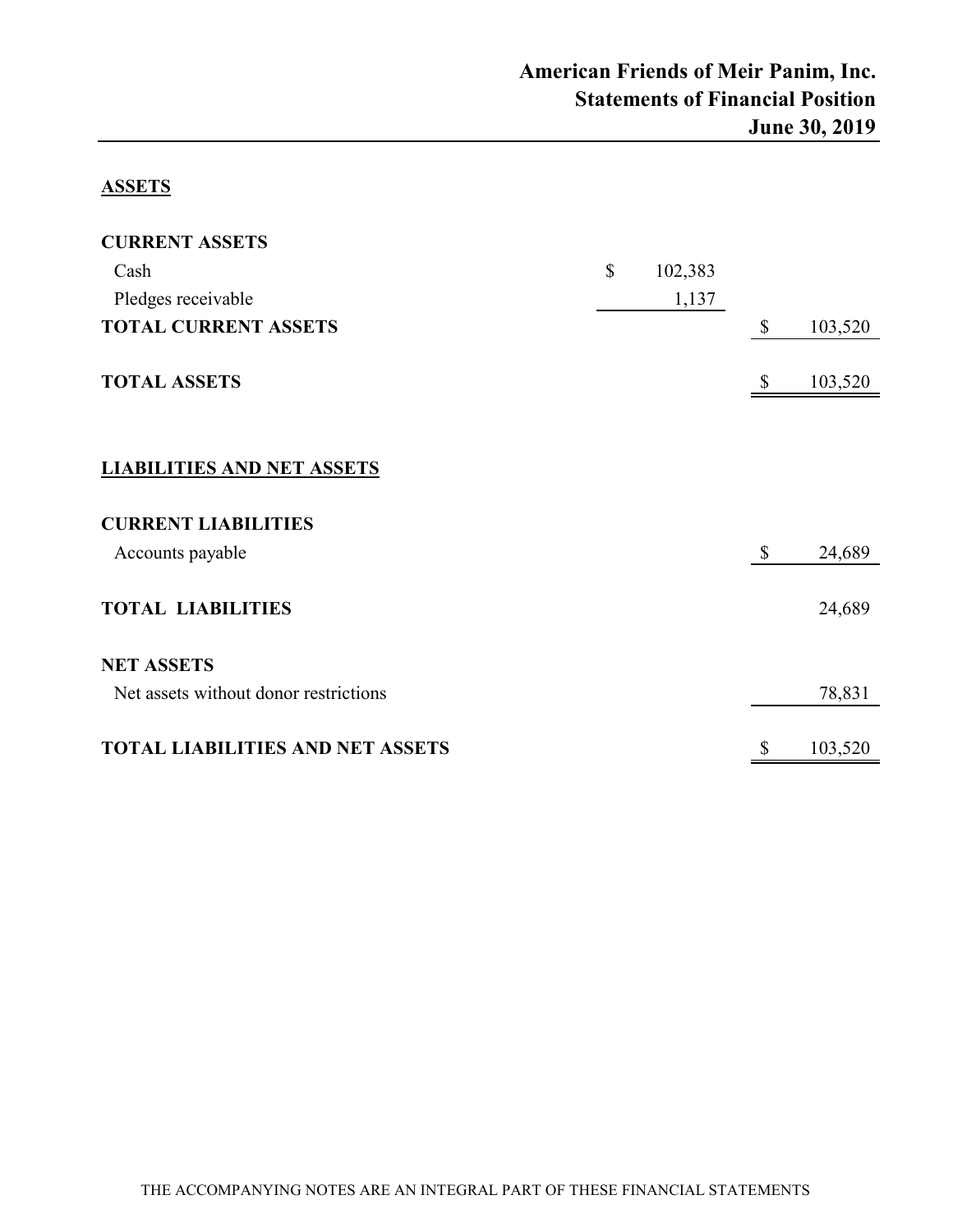## **American Friends of Meir Panim, Inc. Statements of Activities and Changes in Net Assets For the Year Ended June 30, 2019**

| <b>REVENUE</b>                      |                 |                 |
|-------------------------------------|-----------------|-----------------|
| Contribution income, net            |                 | \$<br>3,716,150 |
|                                     |                 |                 |
| <b>OPERATING EXPENSES</b>           |                 |                 |
| Program expenses                    | \$<br>3,402,423 |                 |
| General and administrative expenses | 301,030         |                 |
| Fundraising expenses                | 301,453         |                 |
| <b>TOTAL OPERATING EXPENSES</b>     |                 | 4,004,906       |
| <b>CHANGE IN NET ASSETS WITHOUT</b> |                 |                 |
| <b>DONOR RESTRICTIONS</b>           |                 | (288, 756)      |
| <b>NET ASSETS - BEGINNING</b>       |                 | 367,587         |
| <b>NET ASSETS - ENDING</b>          |                 | \$<br>78,831    |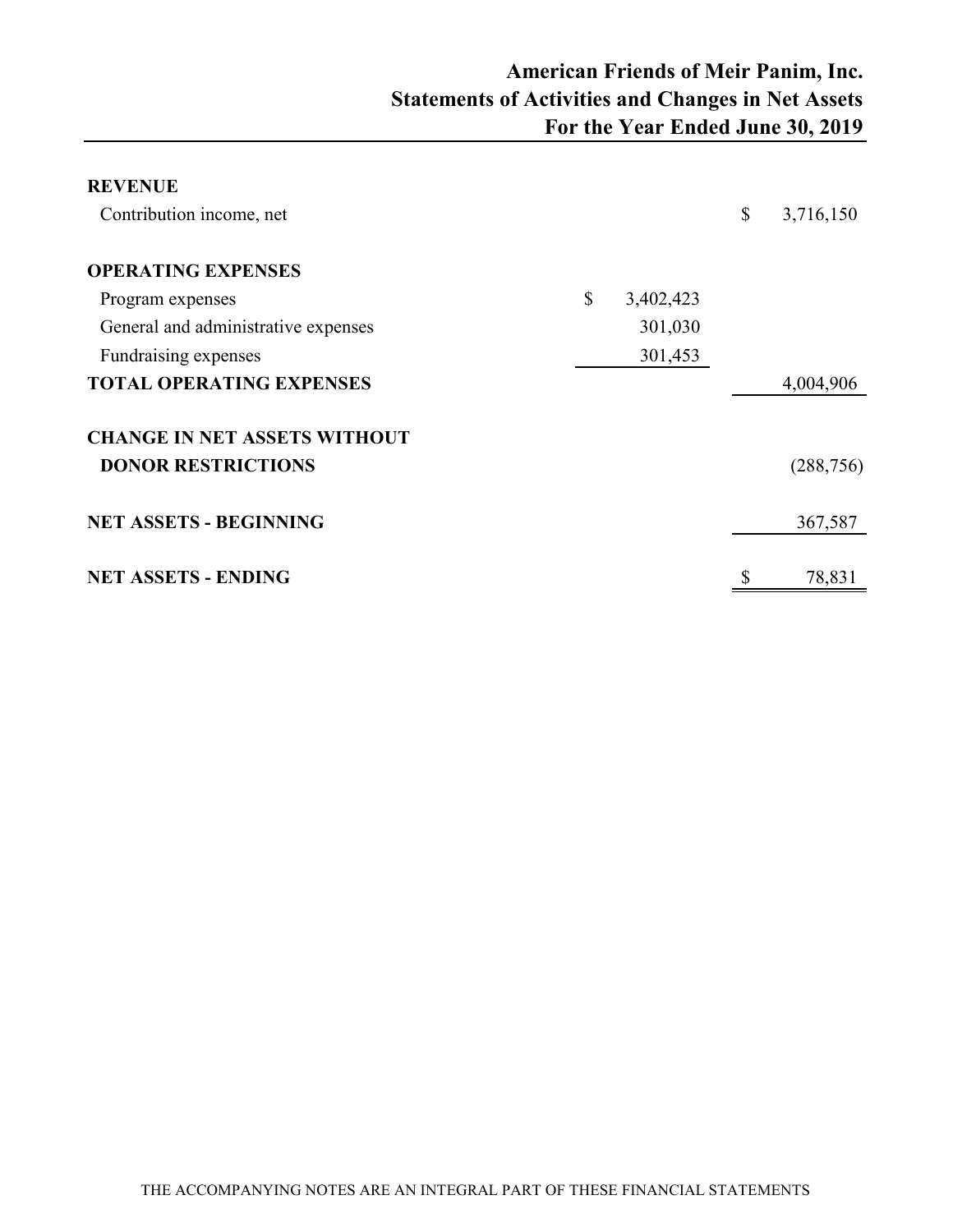## **American Friends of Meir Panim, Inc. Statements of Functional Expenses For the Year Ended June 30, 2019**

|                            |              |                |                    | <b>GENERAL AND</b><br><b>ADMINISTRATIVE</b> |   | <b>FUNDRAISING</b> |               |              |
|----------------------------|--------------|----------------|--------------------|---------------------------------------------|---|--------------------|---------------|--------------|
|                            |              | <b>PROGRAM</b> |                    | <b>EXPENSES</b>                             |   | <b>EXPENSES</b>    |               | <b>TOTAL</b> |
| Grants                     | <sup>S</sup> | 3,183,516      | $\mathbb{S}$       |                                             |   |                    | \$            | 3,183,516    |
| Salaries and payroll taxes |              | 181,664        |                    | 164,367                                     |   | 233,469            |               | 579,500      |
| Fringe benefits            |              | 37,243         |                    | 23,770                                      |   | 25,880             |               | 86,893       |
| Insurance                  |              |                |                    | 18,897                                      |   |                    |               | 18,897       |
| Office expense             |              |                |                    | 25,518                                      |   |                    |               | 25,518       |
| Professional fees          |              |                |                    | 7,440                                       |   |                    |               | 7,440        |
| Rent                       |              |                |                    | 27,900                                      |   |                    |               | 27,900       |
| Telephone                  |              |                |                    | 11,203                                      |   |                    |               | 11,203       |
| Travel                     |              |                |                    | 19,354                                      |   |                    |               | 19,354       |
| Utilities                  |              |                |                    | 2,581                                       |   |                    |               | 2,581        |
| Advertising                |              |                |                    |                                             |   | 42,104             |               | 42,104       |
| Total expenses             |              | 3,402,423      | $\mathbf{\hat{S}}$ | 301,030                                     | ¢ | 301,453            | $\mathcal{R}$ | 4,004,906    |

THE ACCOMPANYING NOTES ARE AN INTEGRAL PART OF THESE FINANCIAL STATEMENTS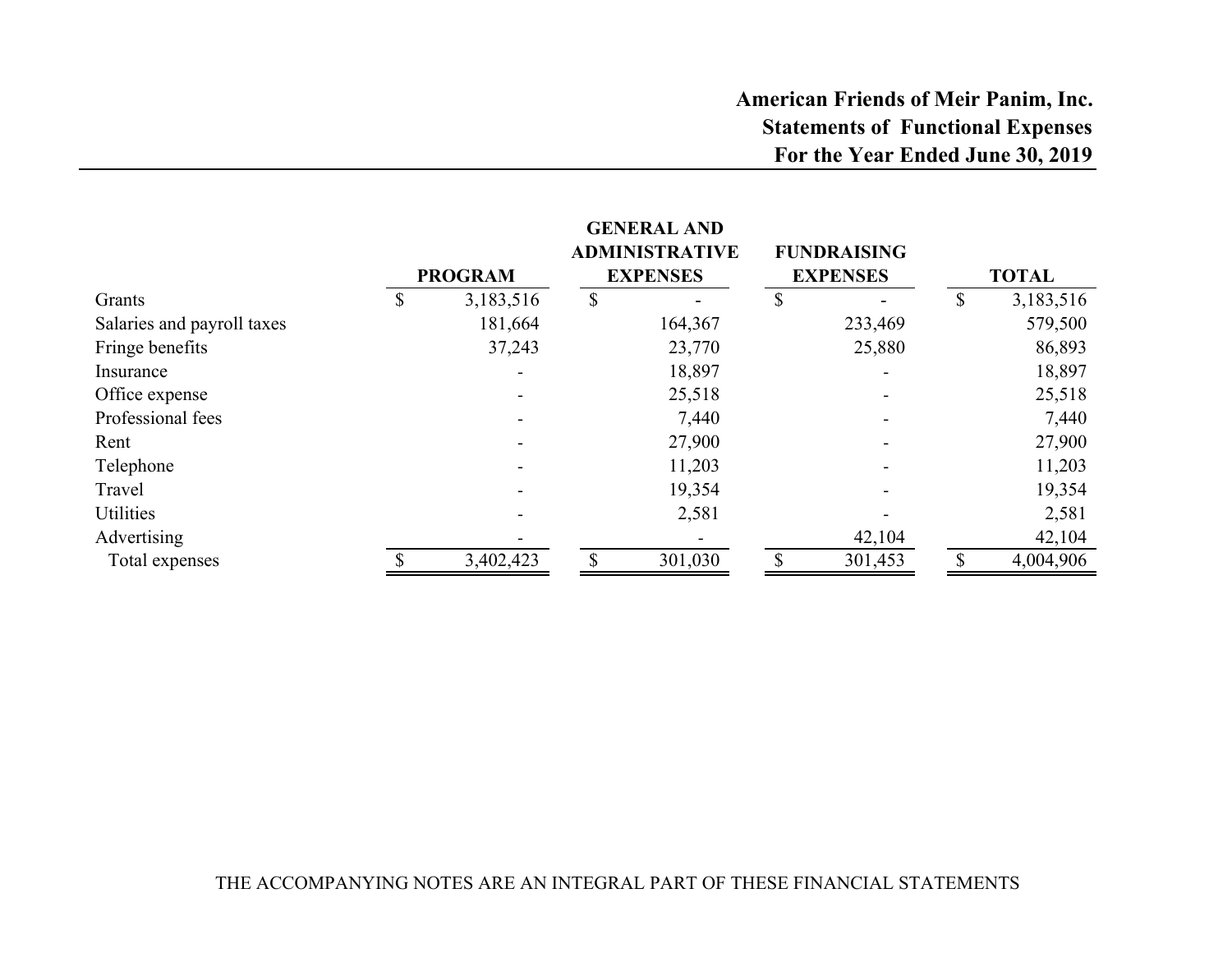## **Statements of Cash Flows For the Year Ended June 30, 2019 American Friends of Meir Panim, Inc.**

| <b>CASH FLOWS FROM OPERATING ACTIVITIES</b>  |              |                  |
|----------------------------------------------|--------------|------------------|
| Change in net assets                         |              | \$<br>(288, 756) |
| Changes in operating assets and liabilities  |              |                  |
| Pledges receivable                           | \$<br>48,775 |                  |
| Accounts payable                             | 12,423       |                  |
| Total adjustments                            |              | 61,198           |
| <b>NET CASH USED IN OPERATING ACTIVITIES</b> |              | (227, 558)       |
| <b>NET DECREASE IN CASH</b>                  |              | (227, 558)       |
| <b>CASH AT BEGINNING OF YEAR</b>             |              | 329,941          |
| <b>CASH AT END OF YEAR</b>                   |              | 102,383          |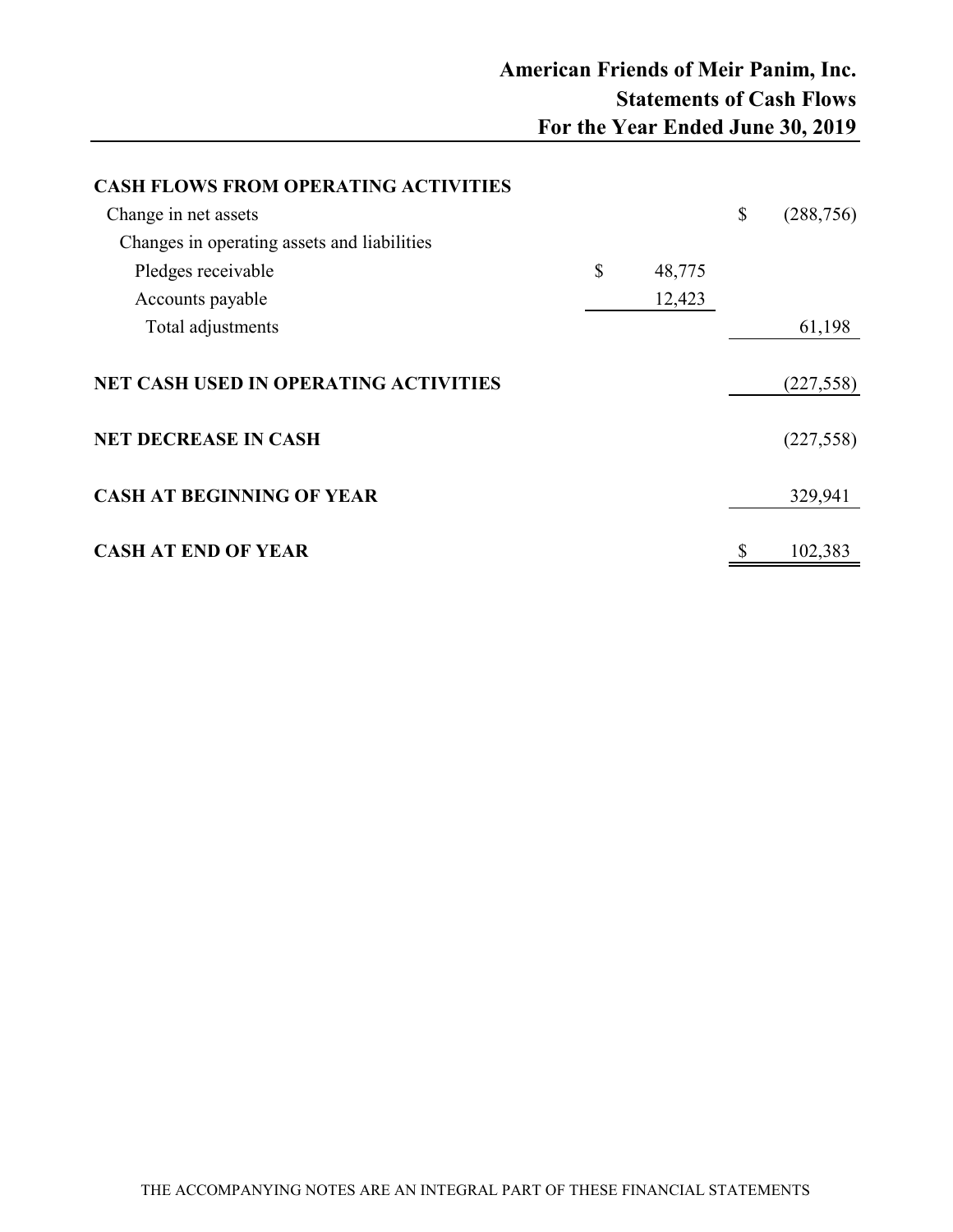#### **NOTE 1 SUMMARY OF SIGNIFICANT ACCOUNTING POLICIES**

#### *Nature of Organization*

American Friends of Meir Panim, Inc., ("the Organization") a not for profit organization formed in New York in July 2001, provides funds to organizations that operate public soup kitchens and supply hot meals to needy and elderly individuals. The Organization also runs programs to help disadvantaged and vulnerable children and their families. Programs are funded by contributions.

#### *Use of Assumed Names*

The Organization conducts fundraising events using its legal name American Friends of Meir Panim Inc., and the assumed names: Hope for Zion, Tikva Hope, America Eats for Israel, and A Chicken for Shabbat.

#### *Income Tax Status*

The Organization is exempt from income tax under section  $501(c)(3)$  of the Internal Revenue Code.

#### *Basis of Accounting*

The financial statements have been prepared on the accrual basis of accounting in conformity with accounting principles generally accepted in the United States of America (GAAP) and accordingly reflect all significant receivables, payables and other assets and liabilities.

#### *Pledges Receivable*

Due to the high percentage of pledges that are uncollectable in general and based on the Organization's past history, the Organization's policy is to include in pledges receivable only those pledges that are collected subsequent to year end. As such, the Organization has not established an allowance for uncollectibility.

#### *Revenue Recognition*

Contributions are recognized as support when received or when evidenced by a written promise to give and subsequently received.

Contribution income is stated net of related credit card processing charges. Total credit card charges for the year ended June 30, 2019 amounted to \$23,080.

#### *Functional Presentation of Expenses*

The financial statements report certain categories of expenses that are attributable to more than one program or supporting function. Therefore, these expenses require allocation on a reasonable basis that is consistently applied. The expenses that are allocated include salaries and benefits, which are allocated on the basis of estimated time spent on each function.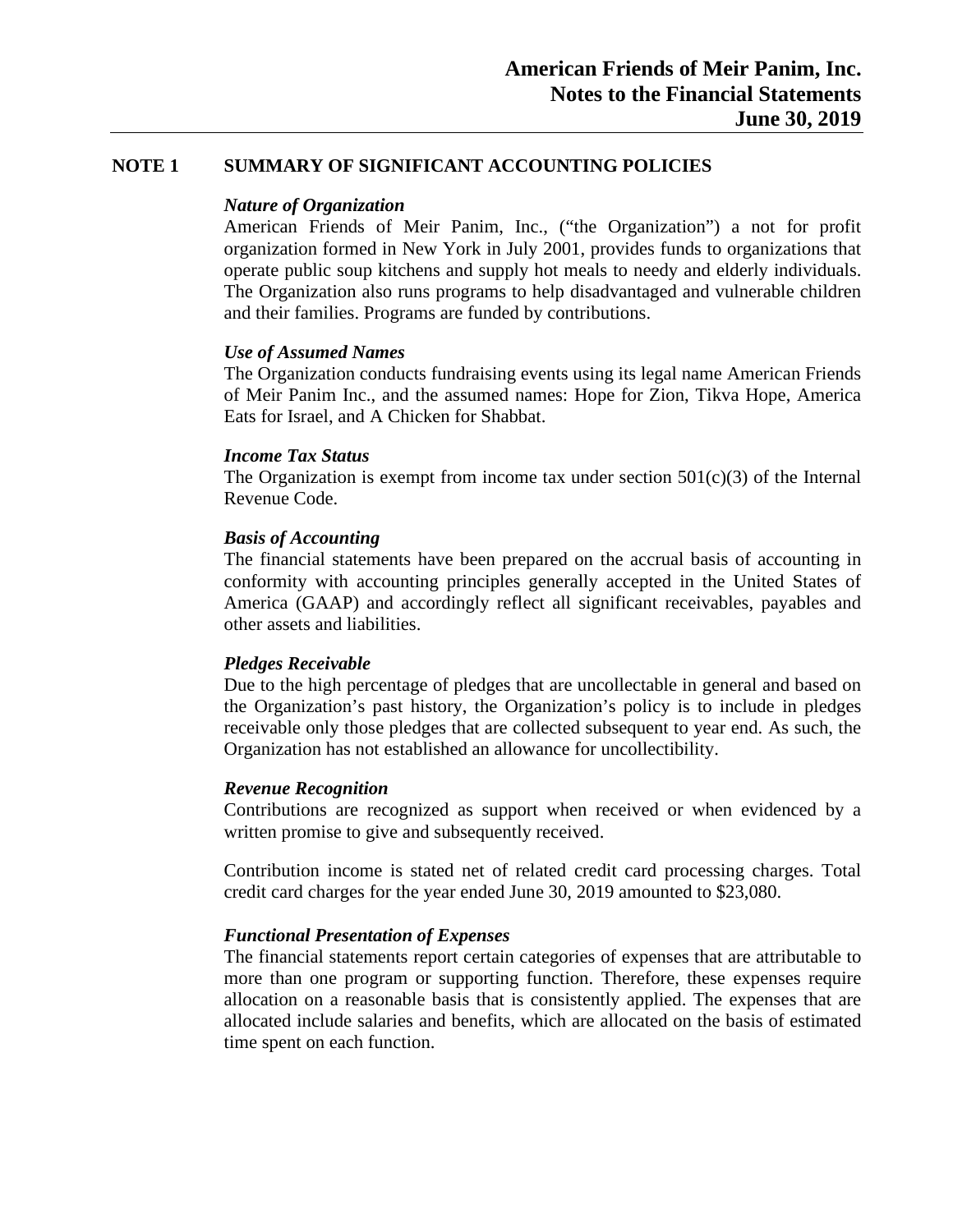#### **NOTE 1 SUMMARY OF SIGNIFICANT ACCOUNTING POLICIES (CONTINUED)**

#### *Advertising Costs*

The Organization uses advertising to raise funds among the audiences it serves. Advertising costs are expensed as incurred.

#### *Estimates*

The preparation of financial statements in conformity with the accrual basis of accounting requires management to make estimates and assumptions that affect the reported amounts of assets and liabilities and disclosure of contingencies, if any, at the date of the financial statements, and revenue and expenses during the reporting period. Actual results could differ from those estimates.

#### *Net Asset Classification*

The Organization classifies its net assets in the accompanying financial statements based on the absence or existence of donor-imposed restrictions as follows:

• Net Assets Without Donor Restrictions represent net assets that are not subject to donor-imposed restrictions. All the Organization's net assets are comprised of such net assets.

• Net Assets With Donor Restrictions represent net assets that are subject to legal or donor imposed stipulations that require that resources be used in a later period or after a specified date (time restrictions), or that resources be used for a specified purpose (purpose restrictions), or both. Also included in this category are net assets limited by donor-imposed stipulations that neither expire by passage of time nor can be fulfilled or otherwise removed by actions of the Organization. Generally, the donors of such assets permit the Organization to use all or part of the income earned on the assets. As of June 30, 2019, there were no net assets with donor restrictions.

#### *Recent Accounting Pronouncement*

In August 2016, the Financial Accounting Services Board (FASB) published Accounting Standards Update (ASU) No. 2016-14, which changes the presentation and disclosures of Not for Profit (NFP) Financial Statements. The major changes require an NFP to:

Present on the face of the statement of financial position amounts for two classes of net assets at the end of the period, rather than the previously required three classes.

Present on the face of the statement of activities the amount of the change in each of the two classes of net assets rather than the previously required three classes.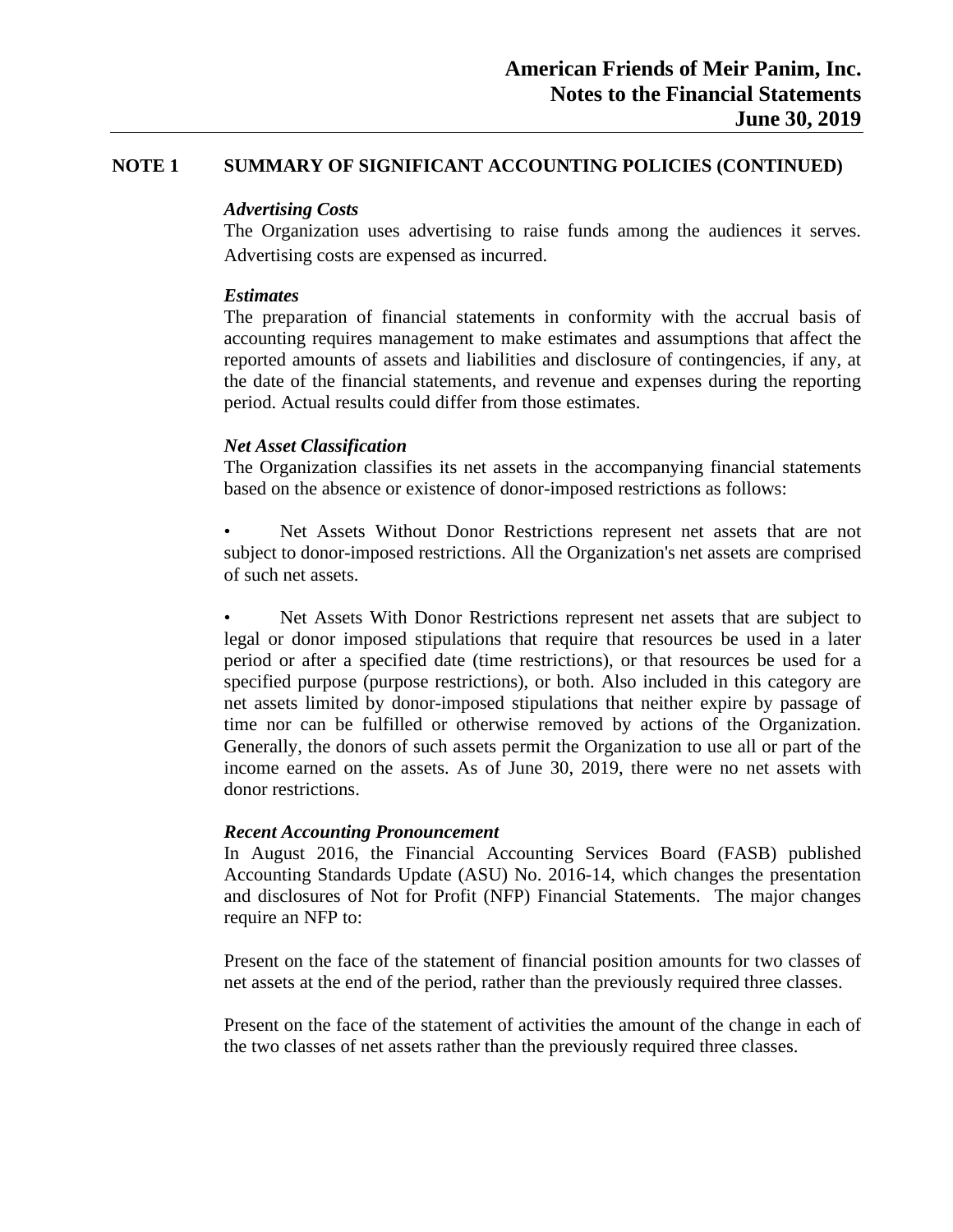#### **NOTE 1 SUMMARY OF SIGNIFICANT ACCOUNTING POLICIES (CONTINUED)**

Provide enhanced disclosures about governing board designations of net assets, the composition of net assets with donor restrictions and qualitative and quantitative information about how an NFP manages its liquid resources to meet cash needs for general expenditures within one year of the balance sheet date.

Report expenses by both their natural classification and their functional classification and disclose the method(s) used to allocate costs among program and support functions.

This change in presentation has no effect on the reported change in net assets.

#### **NOTE 2 DONATED SERVICES**

Some of the service programs are carried out by volunteers. The value of these services is not reflected in the financial statements since it is not susceptible to objective valuation or measurement.

#### **NOTE 3 LIQUIDITY-FINANCIAL ASSETS AVAILABLE**

The Organization has \$103,520 of financial assets available within one year of the balance sheet date to meet cash needs for general expenditures consisting of \$102,383 of cash, and pledges receivable of \$1,137. None of the financial assets are subject to donor or other contractual restrictions that make them unavailable for general expenditures within one year of the balance sheet date.

The Organization has a goal to maintain financial assets, which consist of cash and pledges receivable, on hand to meet 60 days of normal operating expenses, which are on average, approximate \$50,000. The Organization has a policy to structure its financial assets to be available as its general expenditures, liabilities, and other obligations come due.

#### **NOTE 4 COMMITMENT**

Office space is leased through July 1, 2020, at rentals of \$2,350 a month due on the first of every month. Rent expense for the year was \$27,900. Future lease commitments are as follows:

| <b>Year Ending June 30,</b> | <b>Amount</b> |  |  |
|-----------------------------|---------------|--|--|
| 2020                        | 28,200        |  |  |
| 2021                        | 2,350         |  |  |
| Total                       |               |  |  |